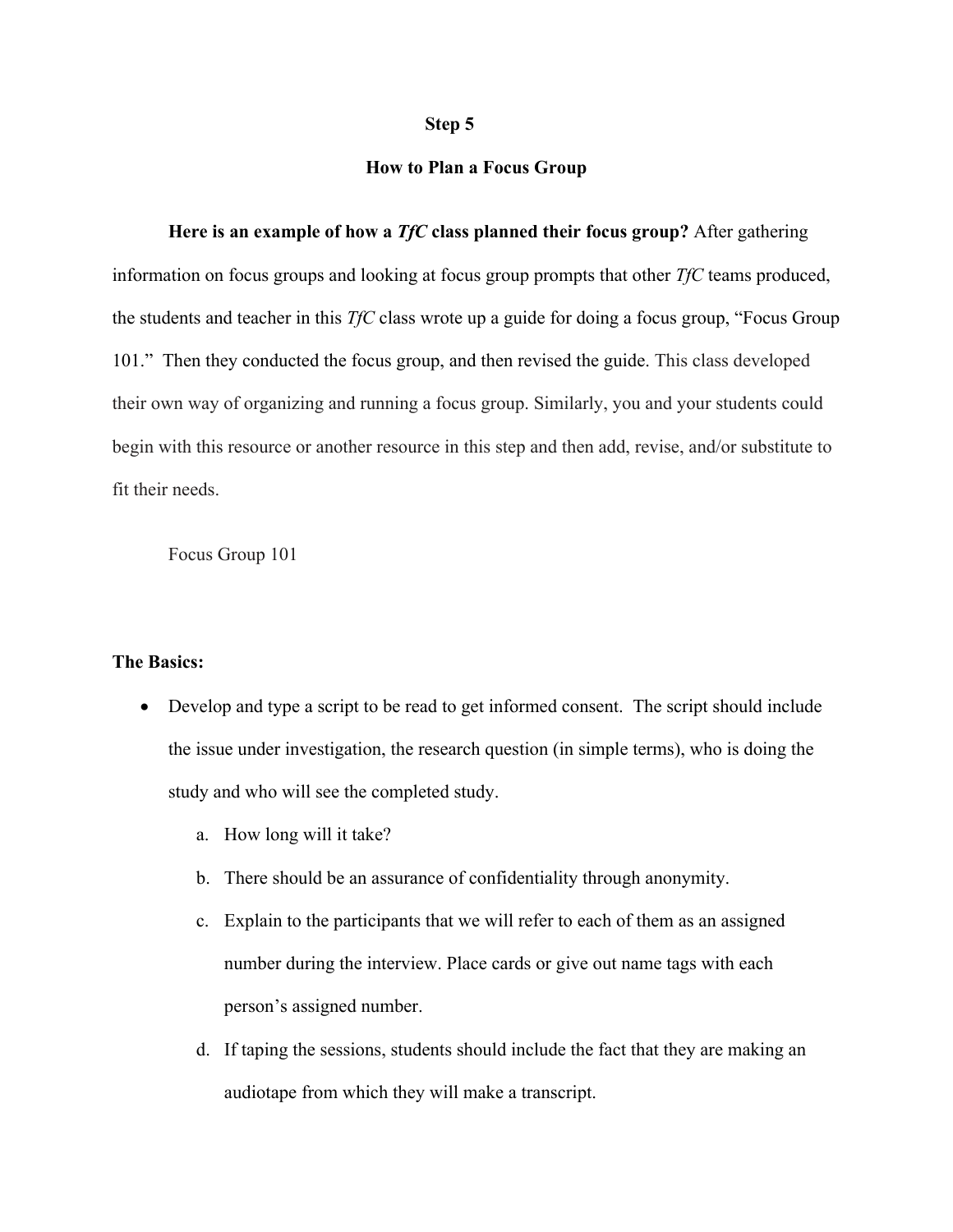- e. Students need to assure focus group participants that they will not distribute or share the notes (or audiotape) beyond the research group.
- Wisely choose—or have student themselves choose in a secret ballot-- the students who will be responsible for 1) overall quality control 2) moderating (facilitating) the focus group; 3) not taking or audio taping. The remaining students serve as "observing researchers" and are responsible for observing, taking notes during the interview, and asking follow up questions (see below).
- Note takers should type prompts/questions and leave room on paper for notes on participant answers under each prompt/question. (The focus group moderator should use a hardcopy and handwrite any notes they take—i.e. key comments etc.). This way, during the conversation, it is easier to follow-up planned prompts with spontaneous questions. The reason that the moderators should take notes with paper and pen is because typing into a laptop or tablet interferes with the interviewer's eye contact that should be maintained with members of the group. More complete sets of notes will be made by student observers whose typing won't interfere with the rapport necessary for a successful focus group experience.
- Copy the informed consent script and distribute to all participants. Then read it aloud.
- Even if the observing students are fast typists or have fast handwriting, it is easy to miss a lot when an interview is in progress. We have found it is best when students decide ahead of time what kind of shorthand they should use while recording answers during a focus group discussion. A shared shorthand style means notes can be shared and understood during data analysis. (For hints on creating your own shorthand style see additional resource on the Step 5 resource page.) For example: